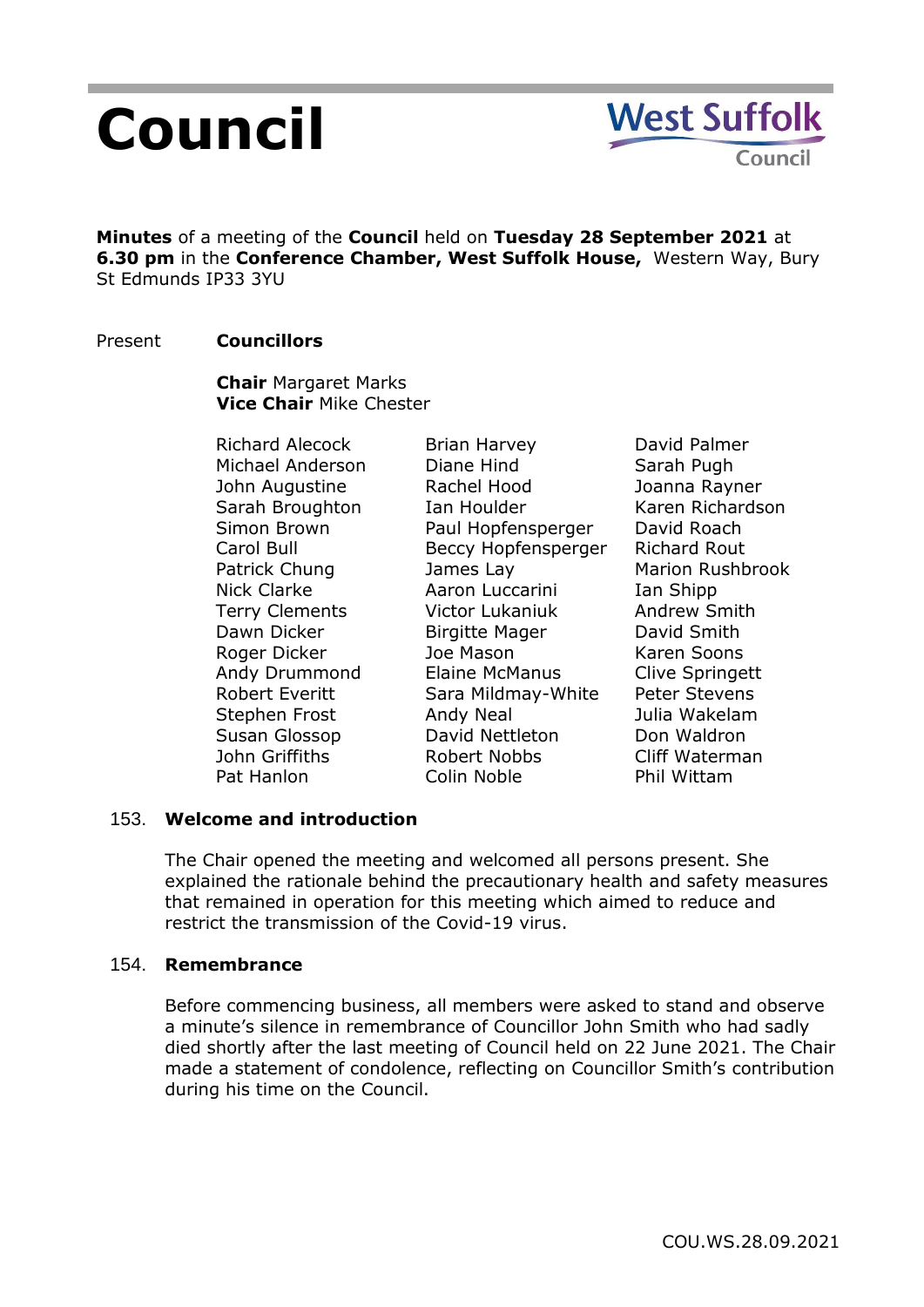## 155. **Minutes**

In respect of note c. of minute 145. 'Western Way Development, Bury St Edmunds: final business case update and review' (Report number: COU/WS/21/007) of the minutes of the last meeting, Councillor Paul Hopfensperger expressed concern that this section did not accurately reflect the points he raised.

At that meeting, Councillor Hopfensperger wished to ascertain from Councillor Jo Rayner, Portfolio Holder for Leisure, Culture and Community Hubs the exact questions that were asked by the Council of Sport England and Swim England when consideration was being given to the size and specifications for the swimming pool at the proposed new leisure centre (which although subject to a separate business case, would form part of the Western Way Development).

In response, Councillor Rayner informed members that Councillor Hopfensperger had received a detailed reply in response to his questions outside of the meeting, which included referencing the open dialogue held between relevant partners when discussing appropriate swim provision, and an offer to meet with him to discuss the matter further. The Council's objective was still to deliver the most effective pool configuration for the proposed new leisure centre within the context of the wider regional network of pools and the latest needs assessment of local demand, and the approved Western Way Development scheme provided the necessary flexibility to do this. Councillor Rayner repeated her offer to meet with Councillor Hopfensperger to discuss the matter if he wished.

The minutes of the meeting held on 22 June 2021 were then confirmed as a correct record and signed by the Chair.

### 156. **Chair's announcements**

The Chair reported on the civic engagements and charity activities which she and the Vice-Chair had attended since the last ordinary meeting of Council on 22 June 2021.

## 157. **Apologies for absence**

Apologies for absence were received from Councillors Trevor Beckwith, Mick Bradshaw, Tony Brown, John Burns, Simon Cole, Jason Crooks, Sarah Stamp and Jim Thorndyke.

Councillors Max Clarke and Peter Thompson were also unable to attend the meeting.

The Chair paid tribute to Councillor Mick Bradshaw who currently remained unwell. Members joined the Chair in wishing him the very best in his recovery.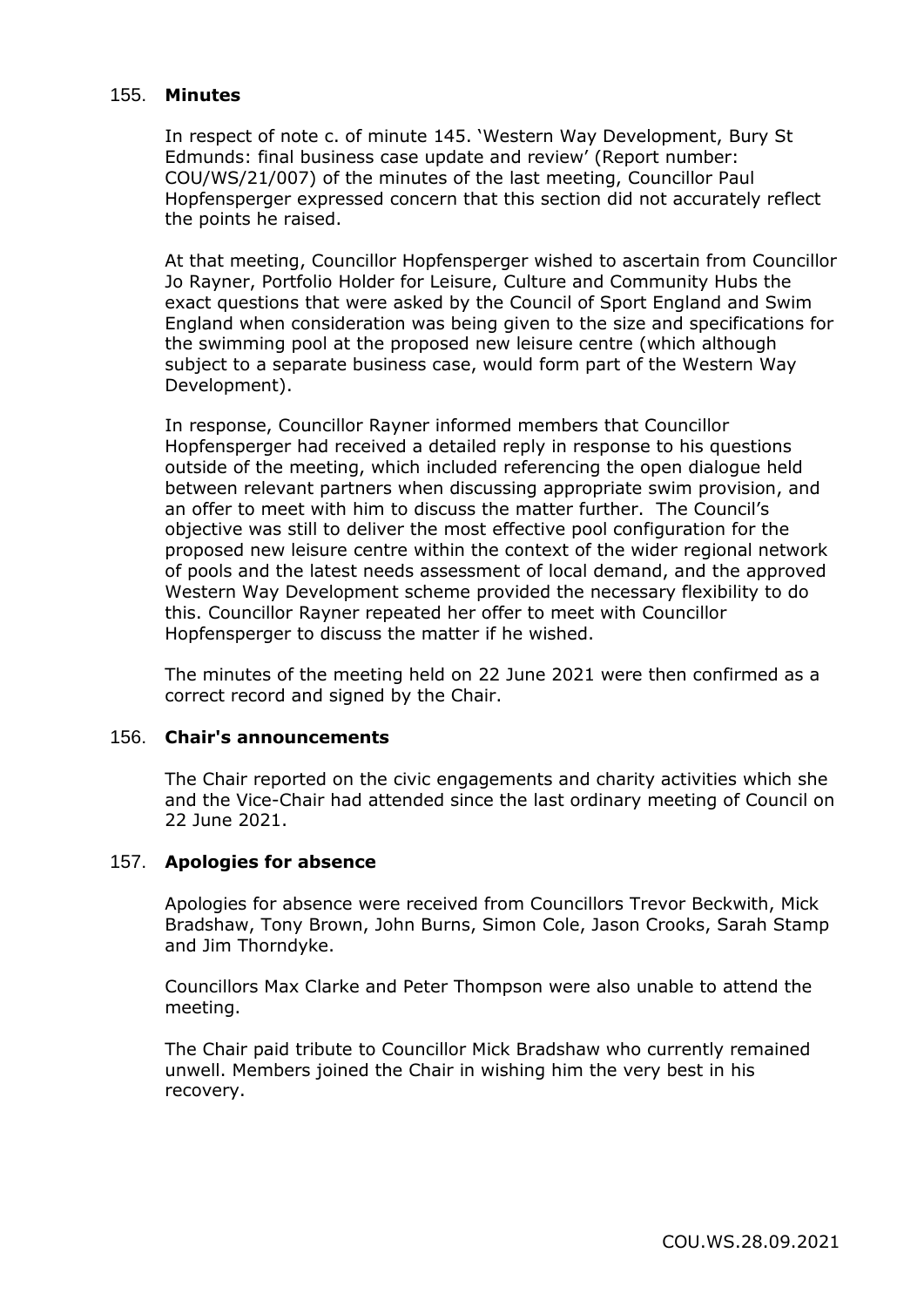## 158. **Declarations of interests**

Members' declarations of interest are recorded under the item to which the declaration relates.

## 159. **Leader's statement (Paper number: COU/WS/21/012)**

Councillor John Griffiths, Leader of the Council, presented his Leader's Statement as outlined in Paper number: COU/WS/21/012.

In his introductory remarks, Councillor Griffiths made reference to:

- a. Issues that could be adversely affecting people's daily lives on a national basis.
- b. Paying tribute to staff of West Suffolk Council for their continuing commitment despite the ongoing challenges.
- c. That all 37 homes within the new Barley Homes Westmill Place development in Haverhill, which included 30 percent affordable homes, had been sold. This not only provided much needed housing but also generated an income to the Council from its commercial company, Barley Homes.
- d. The official opening of the Mildenhall Hub which took place on Friday 17 September 2021.
- e. The opening of the new splashpad in Haverhill, which was a new family play amenity funded in partnership between West Suffolk Council and Haverhill Town Council.
- f. The forthcoming Business Festival commencing on 4 October 2021, whilst acknowledging the extreme challenges currently faced by businesses.
- g. Warm Homes Week which commenced on Monday 27 September 2021, including ways in which homeowners and landlords could access funding to make certain energy saving home improvements through the Government's Green Homes Grant Scheme. The scheme had been extended to accept applications up to 31 March 2022.

The Leader responded to a range of questions relating to:

- a. **A voice for West Suffolk:** Recognition was given by Councillor Nick Clarke on the successes of West Suffolk Council in respect of its many projects and its support to businesses and residents, particularly during the pandemic. He urged the Council to continue building strong relationships with Central Government and the Local Government Association by being clear on its direction and policies to help shape national policy. Councillor Griffiths agreed that West Suffolk Council and its partners would continue to lobby MPs to meet with ministers and civil servants on various issues to help achieve the best outcomes for businesses and residents of West Suffolk. All councillors were encouraged to lobby government, where deemed appropriate, on issues that may be affecting their wards.
- b. **West Suffolk Council:** Councillor Terry Clements made references to matters that he felt should have been handled differently when setting the direction for the new West Suffolk Council following its creation in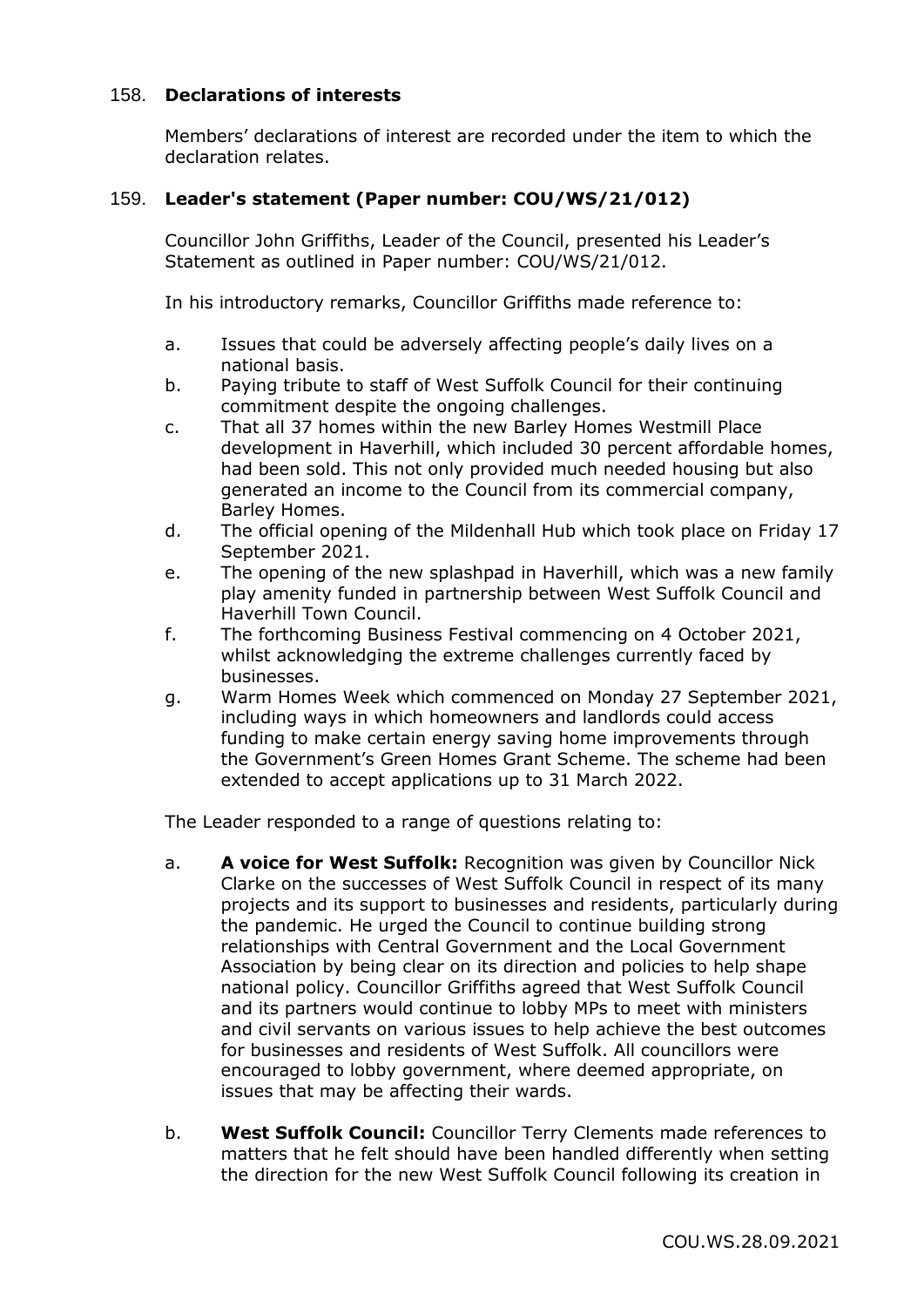April 2019, together with a number of current issues in which Councillor Clements felt frustrated and disillusioned. A councillor for more than 38 years, Councillor Clements felt he could no longer satisfactorily represent residents within his Horringer ward and accomplish what he wanted to achieve for them. This culminated in Councillor Clements announcing his resignation from the Council and immediately leaving the meeting. In response, Councillor Griffiths acknowledged the extensive years of dedicated service and commitment of Councillor Clements and thanked him for his valuable contributions to the Council and his residents.

- c. **Local Council Tax Reduction Scheme – consultation:** Following a decision made by the Portfolio Holder for Resources and Property it was intended for consultation to be undertaken on proposed changes to the Local Council Tax Reduction Scheme, which was administered on behalf of West Suffolk Council by the Anglia Revenues and Benefits Partnership (ARP). Whilst generally supportive of the suggestions coming forward as part of the proposed consultation, Councillor Diane Hind, Leader of the Labour Group, expressed some concern with the intended proposal to simplify the application process by requiring customers to apply to the Department for Work and Pensions (DWP) rather than directly to the local authority. Implementation of the proposals would mean that potential benefit claimants would only need to apply to the DWP and the DWP would then notify ARP if the applicant was also eligible for a reduction in council tax. Councillor Hind asked if an impact review had been undertaken to ascertain whether the DWP would be able to process applications within an acceptable timeframe. Councillor Griffiths acknowledged Councillor Hind's reservations and referred the matter to Councillor Sarah Broughton, Portfolio Holder for Resources and Property to comment on the detail of the proposed consultation. She explained that assessment of the responses to the consultation, including those of partners and stakeholders, would be undertaken once it commenced. These would be taken into account when producing a final version of the proposed scheme, which would be presented to Cabinet and Council in December 2021 for approval.
- d. **Brandon Leisure Centre refurbishment:** Recognition was given by Councillor Victor Lukaniuk, one of the members representing Brandon Central ward, for the Council's investment in Brandon Leisure Centre. He was very much impressed by the upgrade and standard of work undertaken to achieve a better sports, leisure and health facility for Brandon and its locality. Councillor Griffiths welcomed and thanked Councillor Lukaniuk for his comments.
- e. **Newmarket market:** Concern was expressed by Councillor Karen Soons, one of the members for Newmarket North ward, that the market in Newmarket had a number of challenges that needed to be overcome to improve its current situation. It was asked how stallholders, businesses and residents in Newmarket could be best supported so that an appropriate solution could be implemented for all. In response, Councillor Griffiths acknowledged the operational issues currently being experienced by Newmarket's market and recognised its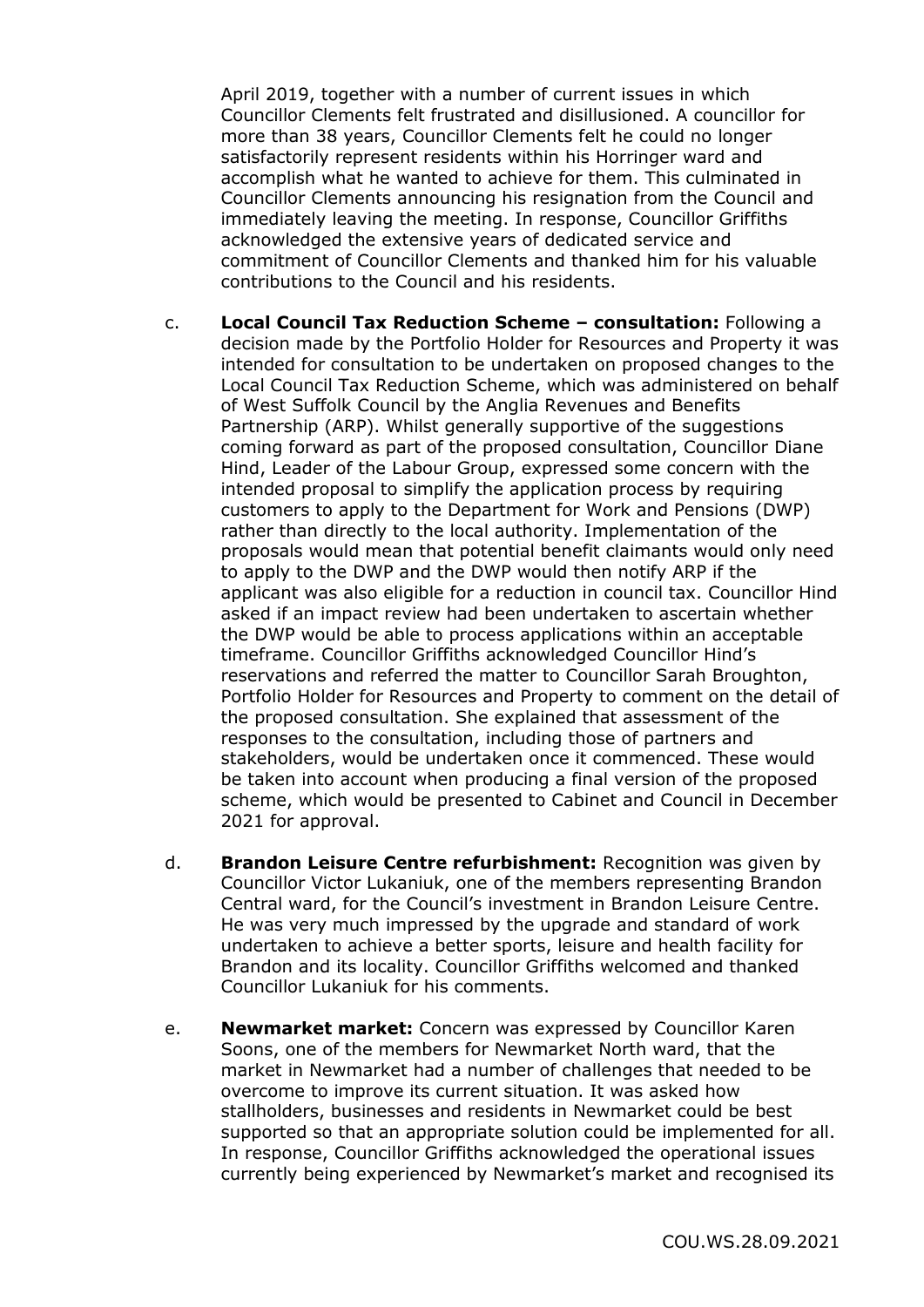specific difficulties. He referred to the review currently being undertaken by the Overview and Scrutiny Committee's Markets Review Working Group. This taskforce had been established to support the Council in refining its strategic vision for its markets, taking into account that each market was different. The aim was to produce a number of recommended actions to support that strategic vision, and the means through which those actions could be delivered. Opportunities would therefore be explored, and support given, in partnership with others, where appropriate and possible. Councillor Peter Stevens, Portfolio Holder for Operations, provided further information on the specific issues facing the High Street and market in Newmarket and how the Council was working with partners, businesses and residents to find a permanent solution to overcome the current difficulties.

f. **Covid-19 awareness and testing:** In response to a question from Councillor Julia Wakelam regarding the role of the Council in encouraging individuals to remain vigilant about the prevalence of Covid-19, particularly as infection rates were steadily rising in the district, Councillor Griffiths explained that the Council sat on the Local Outbreak Engagement Board (LOEB) where he received regular updates on the current situation regarding Covid-19. Working in partnership with the LOEB and others, regular communications were distributed amongst a number of outlets, including via the Council's own communications team, with the aim of trying to reduce transmission, encourage testing, and keeping people safe.

No further questions were asked.

(Councillors Terry Clements and Dawn Dicker left the meeting during the consideration of this item. Councillor Aaron Luccarini left the meeting at the conclusion of this item.)

(Note: Councillor Clements' resignation was subsequently and formally put in writing to the Chief Executive following the meeting.)

## 160. **Public participation**

There were no members of the public in attendance on this occasion.

## 161. **Referrals report of recommendations from Cabinet (Report number: COU/WS/21/013)**

Council considered the referrals report of recommendations from Cabinet, as contained within report number: COU/WS/21/013.

# **A. Referrals from Cabinet: 29 June 2021 and 20 July 2021**

Council noted that there were no referrals emanating from the Cabinet meetings held on 29 June 2021 and 20 July 2021.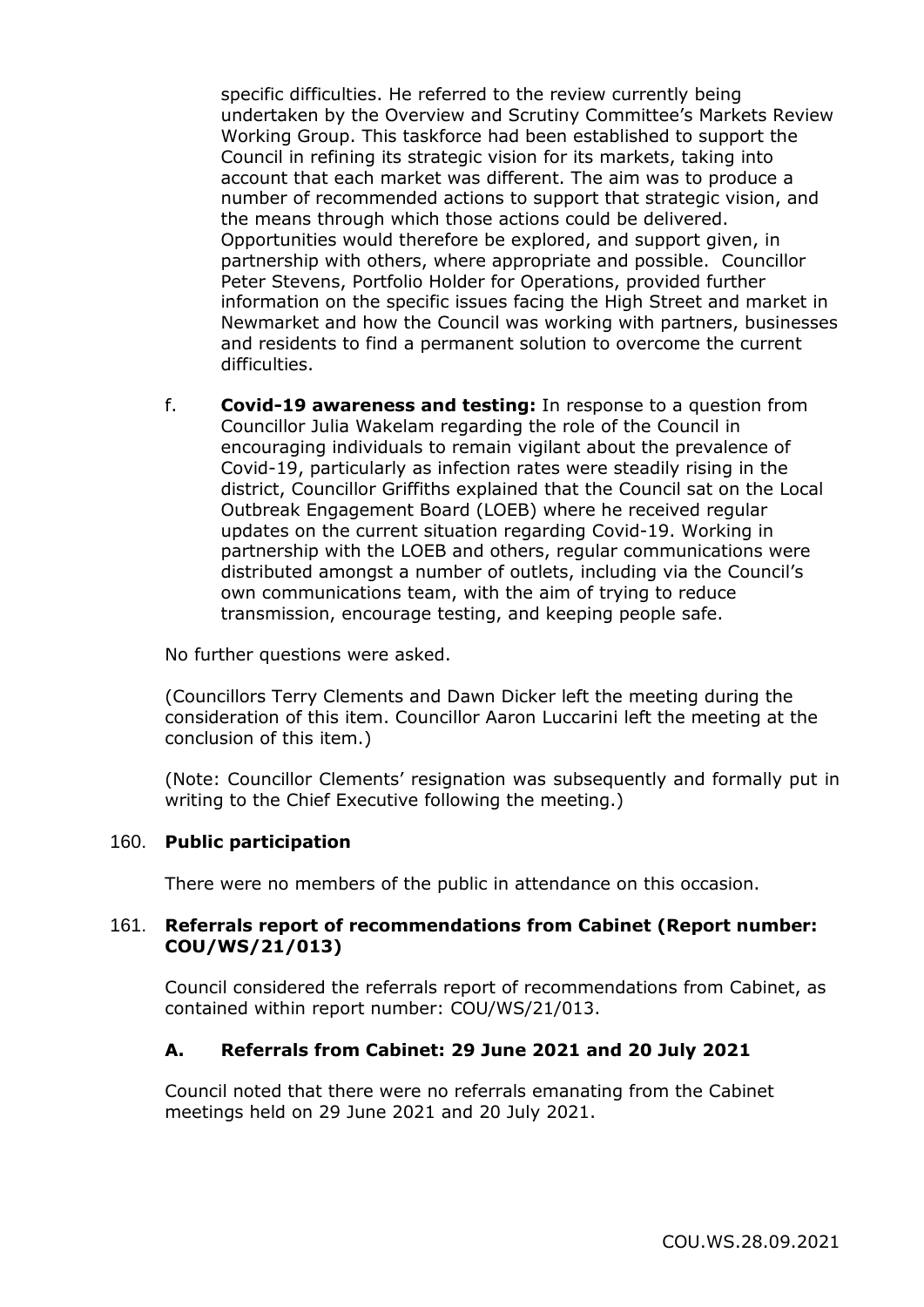# **B. Referrals from Cabinet: 21 September 2021**

Following the publication of the agenda and papers for the Cabinet meeting held on 21 September 2021, which took place before the meeting was held, the Chair confirmed that no changes had been made to the recommendations contained in the referral report.

# **1. Annual Treasury Management and Financial Resilience Report (2020 to 2021)**

Approval was sought for the Annual Treasury Management and Financial Resilience Report (2020 to 2021).

Councillor Sarah Broughton, Portfolio Holder for Resources and Property drew relevant issues to the attention of Council, including placing her thanks on record to the Financial Resilience Sub-Committee, the Performance and Audit Scrutiny Committee, and to the Director (Resources and Property) and her team, for their work on enabling this, and the next report, to be presented to Council for approval.

On the motion of Councillor Broughton, seconded by Councillor Andy Drummond, it was put to the vote and with the vote being 49 for the motion, none against and 1 abstention, it was

# **Resolved:**

That the Annual Treasury Management and Financial Resilience Report (2020 to 2021), as contained in Report number: FRS/WS/21/003, be approved.

# **2. Financial Resilience (June 2021)**

Approval was sought for the Financial Resilience Report for the first quarter of the 2021 to 2022 financial year.

Councillor Sarah Broughton, Portfolio Holder for Resources and Property drew relevant issues to the attention of Council.

On the motion of Councillor Broughton, seconded by Councillor Ian Houlder, it was put to the vote and with the vote being unanimous, it was

## **Resolved:**

That the Financial Resilience Report (June 2021), as contained in Report number: FRS/WS/21/004, be approved.

## 162. **Consolidation of byelaws for skin piercing activities (Report number: COU/WS/21/014)**

Council considered this report, which sought approval and adoption of new consolidated West Suffolk byelaws in respect of licensing skin piercing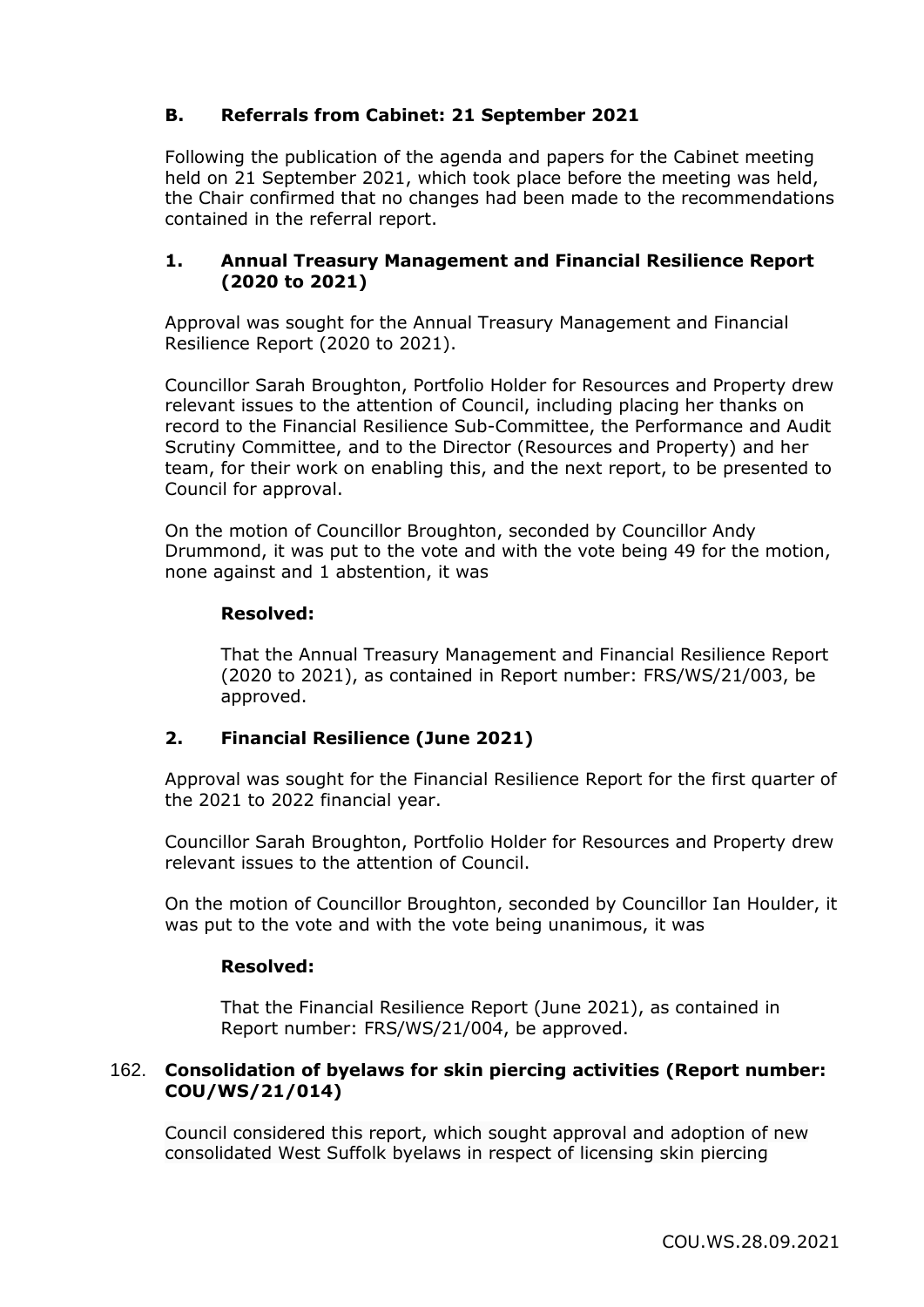practices following the revocation of the current byelaws relating to this matter.

Members noted that in preparation for the creation of a single West Suffolk Council, it had been agreed to retain separate byelaws in the former Forest Heath and St Edmundsbury areas with regards to the licensing of skin piercing practices.

Together with other related matters as set out in paragraphs 1.2 to 1.4 of the report, it was now proposed that these be consolidated into one set of byelaws covering all activities, which would ensure that all skin piercing licensing was legally enforceable in a consistent way across the district.

The legal position was set out in the report, and it was proposed that the model byelaws previously adopted by St Edmundsbury Borough Council and as set out in Appendix A, would be adopted by the entire district for the reasons set out in paragraphs 1.5 to 1.7 of the paper.

In addition, it was recommended that the Council updated its hygiene guidance and the relevant page on its website, to ensure that licensees and applicants were fully cognisant of the proposed requirements and felt supported in understanding appropriate practice.

Councillor Andy Drummond, Portfolio Holder for Regulatory and Environment, drew relevant issues to the attention of Council, including placing his thanks on record to the Director (HR, Governance and Regulatory) and her team for the work undertaken in bringing this proposal to Council for approval and adoption. He then moved a motion to approve the recommendations contained in the report, which was duly seconded by Councillor Clive Springett.

Council supported and agreed to the principle of consolidating and adopting byelaws based on the former St Edmundsbury Borough Council's model byelaws to enable a consistent enforceable approach to licensing all skin piercing activities across the entire district; however, before the debate was concluded, Councillor Julia Wakelam queried a matter in relation to the following paragraph of section 1 of the proposed byelaws at Appendix A:

*"hygienic piercing instrument" means an instrument such that any part of the instrument that touches a client is made for use in respect of a single client, is sterile, disposable and is fitted with piercing jewellery supplied in packaging that indicates the part of the body for which it is intended, and that is designed to pierce either─*

- *(a) the lobe or upper flat cartilage of the ear, or*
- *(b) either side of the nose in the mid-crease area above the nostril;*

Councillor Wakelam asked whether use of the aforementioned "hygienic piercing instrument" could apply to the piercing of other parts of the body as this was not explicitly clear in the relevant paragraph reproduced above.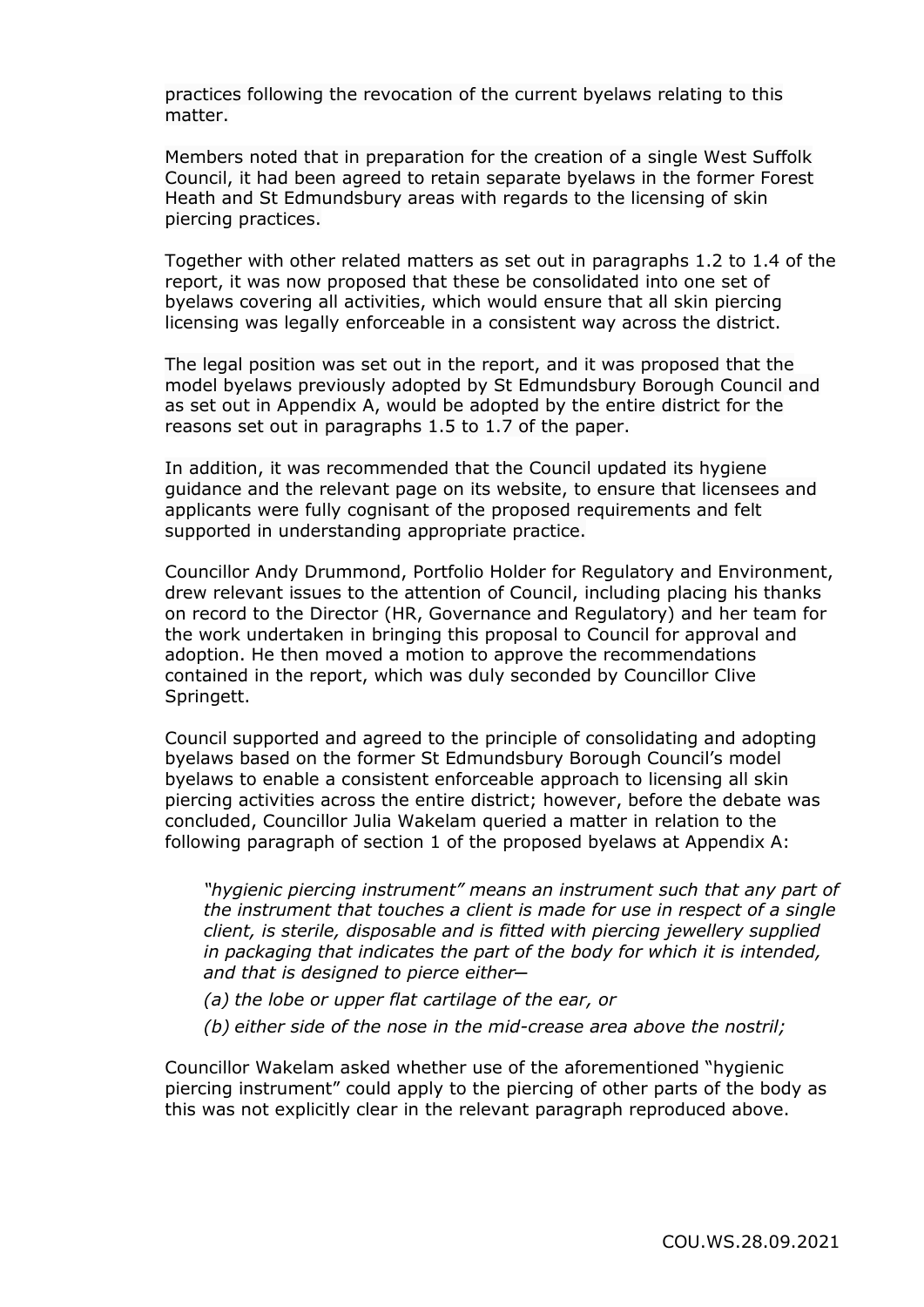This was unable to be clarified at the meeting, which resulted in Councillor Drummond withdrawing his motion. Councillor Springett, seconder of the motion, agreed to the withdrawal.

Officers would be asked to clarify the matter and make amendments to the proposed byelaws, as appropriate. The report would be re-presented, amended as appropriate, to Council at the next available opportunity.

## 163. **Representation on Suffolk County Council's Health Scrutiny Committee**

Council considered a narrative item, which sought approval for the Overview and Scrutiny Committee's nominations to Suffolk County Council's (SCC) Health Scrutiny Committee.

The Overview and Scrutiny Committee, on 8 July 2021, had considered nominations for a representative and a substitute member to sit on behalf of West Suffolk Council on SCC's Health Scrutiny Committee for 2021 to 2022.

The Committee had recommended that Councillor Margaret Marks be appointed as the Council's nominated representative on this body, and for Councillor Mike Chester to be the interim substitute, as set out in the Council agenda.

Councillor Ian Shipp, Chair of the Overview and Scrutiny Committee, drew relevant issues to the attention of Council, including proposing the Committee's recommendation and the reasons for it.

On the motion of Councillor Shipp, seconded by Councillor John Griffiths, it was put to the vote and with the vote being 48 for the motion, 1 against and 1 abstention, it was

## **Resolved:**

That Councillor Margaret Marks be nominated as the Council's representative and Councillor Mike Chester as the nominated interim substitute Member on Suffolk County Council's Health Scrutiny Committee 2021 to 2022.

## 164. **The use of Chief Executive urgency powers: dispensation**

Council received and noted a narrative item, which informed of a dispensation granted to Councillor Mick Bradshaw utilising the Chief Executive's urgency powers.

Section 85(1) of the Local Government Act 1972 required councillors to attend at least one meeting of the Council or act as an appointed representative of the Council every six month period, unless the failure to attend was due to a reason pre-approved by the authority.

Councillor John Griffiths, Leader of the Council, drew relevant issues to the attention of Council, including that Councillor Mick Bradshaw had attended a meeting of Council on 23 February 2021. For health reasons, Councillor